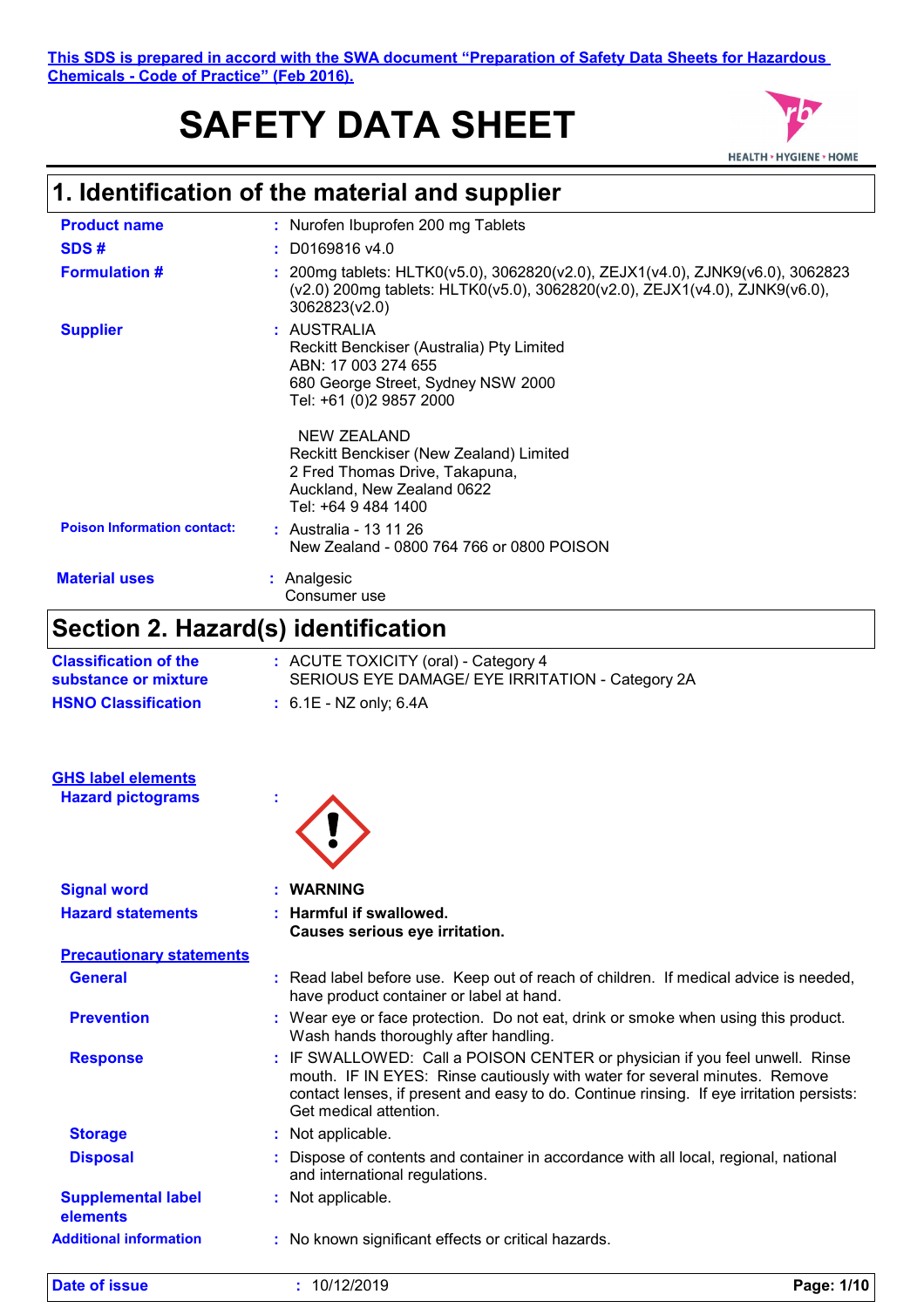### **Section 2. Hazard(s) identification**

**Recommendations** : No known significant effects or critical hazards.

- 
- **Recommendations :** No known significant effects or critical hazards.

**Other hazards which do not :** None known. **result in classification**

### **Section 3. Composition and ingredient information**

**Substance/mixture :**

: Mixture

| <b>Ingredient name</b> | $%$ (w/w)              | <b>CAS number</b>     |
|------------------------|------------------------|-----------------------|
| ibuprofen              | l≥30 - ≤60             | 15687-27-1            |
| sucrose<br>Talc        | 210 - ≤30<br>$\leq 10$ | 57-50-1<br>14807-96-6 |

 **Other Non-hazardous ingredients to 100%**

**Occupational exposure limits, if available, are listed in Section 8.**

### **Section 4. First aid measures**

| <b>Description of necessary first aid measures</b>                                                                                                                                                                                                                                                                                                                                                                                                                                                                                                                                                                                                                                                                                                                                                                            |
|-------------------------------------------------------------------------------------------------------------------------------------------------------------------------------------------------------------------------------------------------------------------------------------------------------------------------------------------------------------------------------------------------------------------------------------------------------------------------------------------------------------------------------------------------------------------------------------------------------------------------------------------------------------------------------------------------------------------------------------------------------------------------------------------------------------------------------|
| : Immediately flush eyes with plenty of water, occasionally lifting the upper and lower<br>eyelids. Check for and remove any contact lenses. Continue to rinse for at least 10<br>minutes. Get medical attention.                                                                                                                                                                                                                                                                                                                                                                                                                                                                                                                                                                                                             |
| : Remove victim to fresh air and keep at rest in a position comfortable for breathing.<br>If not breathing, if breathing is irregular or if respiratory arrest occurs, provide<br>artificial respiration or oxygen by trained personnel. It may be dangerous to the<br>person providing aid to give mouth-to-mouth resuscitation. Get medical attention if<br>adverse health effects persist or are severe. If unconscious, place in recovery<br>position and get medical attention immediately. Maintain an open airway. Loosen<br>tight clothing such as a collar, tie, belt or waistband.                                                                                                                                                                                                                                  |
| : Flush contaminated skin with plenty of water. Remove contaminated clothing and<br>shoes. Get medical attention if symptoms occur. Wash clothing before reuse.<br>Clean shoes thoroughly before reuse.                                                                                                                                                                                                                                                                                                                                                                                                                                                                                                                                                                                                                       |
| : Wash out mouth with water. Remove dentures if any. Remove victim to fresh air<br>and keep at rest in a position comfortable for breathing. If material has been<br>swallowed and the exposed person is conscious, give small quantities of water to<br>drink. Stop if the exposed person feels sick as vomiting may be dangerous. Do not<br>induce vomiting unless directed to do so by medical personnel. If vomiting occurs,<br>the head should be kept low so that vomit does not enter the lungs. Get medical<br>attention. If necessary, call a poison center or physician. Never give anything by<br>mouth to an unconscious person. If unconscious, place in recovery position and get<br>medical attention immediately. Maintain an open airway. Loosen tight clothing such<br>as a collar, tie, belt or waistband. |
|                                                                                                                                                                                                                                                                                                                                                                                                                                                                                                                                                                                                                                                                                                                                                                                                                               |

#### **Most important symptoms/effects, acute and delayed**

| <b>Date of issue</b>                  | : 10/12/2019                                                                               | Page: 2/10 |
|---------------------------------------|--------------------------------------------------------------------------------------------|------------|
| <b>Inhalation</b>                     | : No specific data.                                                                        |            |
| <b>Eye contact</b>                    | : Adverse symptoms may include the following:<br>pain or irritation<br>watering<br>redness |            |
| <b>Over-exposure signs/symptoms</b>   |                                                                                            |            |
| <b>Ingestion</b>                      | : Harmful if swallowed.                                                                    |            |
| <b>Skin contact</b>                   | : No known significant effects or critical hazards.                                        |            |
| <b>Inhalation</b>                     | : No known significant effects or critical hazards.                                        |            |
| <b>Eye contact</b>                    | : Causes serious eye irritation.                                                           |            |
| <b>Potential acute health effects</b> |                                                                                            |            |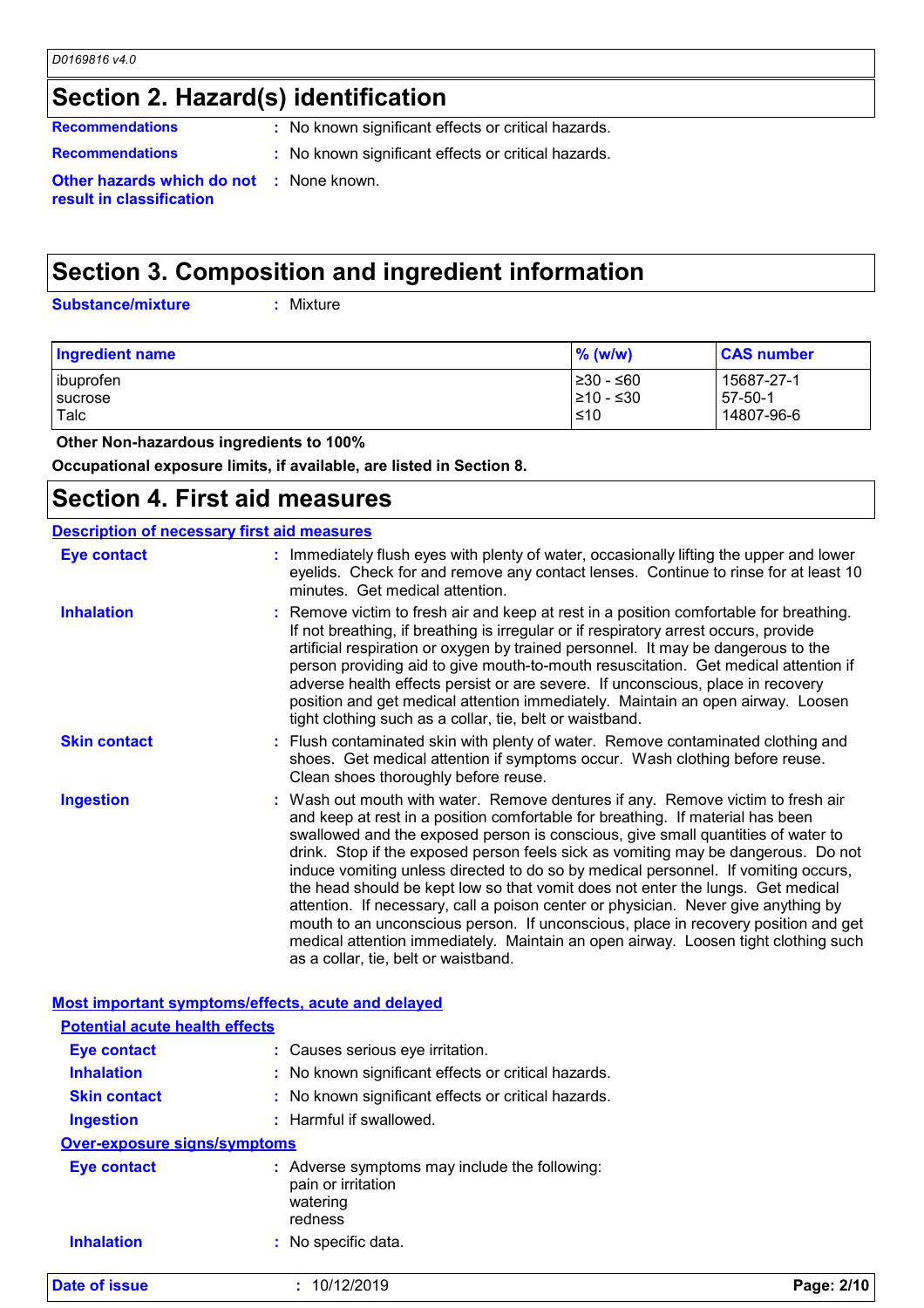# **Section 4. First aid measures**

| <b>Skin contact</b>               | : No specific data.                                                                                                                                                           |
|-----------------------------------|-------------------------------------------------------------------------------------------------------------------------------------------------------------------------------|
| <b>Ingestion</b>                  | : No specific data.                                                                                                                                                           |
|                                   |                                                                                                                                                                               |
|                                   | Indication of immediate medical attention and special treatment needed, if necessary                                                                                          |
| <b>Notes to physician</b>         | : Treat symptomatically. Contact poison treatment specialist immediately if large<br>quantities have been ingested or inhaled.                                                |
| <b>Specific treatments</b>        | : No specific treatment.                                                                                                                                                      |
| <b>Protection of first-aiders</b> | : No action shall be taken involving any personal risk or without suitable training. It<br>may be dangerous to the person providing aid to give mouth-to-mouth resuscitation. |

#### **See toxicological information (Section 11)**

### **Section 5. Fire-fighting measures**

| <b>Extinguishing media</b>                             |                                                                                                                                                                                                     |
|--------------------------------------------------------|-----------------------------------------------------------------------------------------------------------------------------------------------------------------------------------------------------|
| <b>Suitable extinguishing</b><br>media                 | : Use an extinguishing agent suitable for the surrounding fire.                                                                                                                                     |
| <b>Unsuitable extinguishing</b><br>media               | $:$ None known.                                                                                                                                                                                     |
| <b>Specific hazards arising</b><br>from the chemical   | : No specific fire or explosion hazard.                                                                                                                                                             |
| <b>Hazardous thermal</b><br>decomposition products     | : No specific data.                                                                                                                                                                                 |
| <b>Special protective actions</b><br>for fire-fighters | : Promptly isolate the scene by removing all persons from the vicinity of the incident if<br>there is a fire. No action shall be taken involving any personal risk or without<br>suitable training. |
| <b>Special protective actions</b><br>for fire-fighters | : Fire-fighters should wear appropriate protective equipment and self-contained<br>breathing apparatus (SCBA) with a full face-piece operated in positive pressure<br>mode.                         |

# **Section 6. Accidental release measures**

|                                                              | <b>Personal precautions, protective equipment and emergency procedures</b>                                                                                                                                                                                                                                                                                                        |
|--------------------------------------------------------------|-----------------------------------------------------------------------------------------------------------------------------------------------------------------------------------------------------------------------------------------------------------------------------------------------------------------------------------------------------------------------------------|
| For non-emergency<br>personnel                               | : No action shall be taken involving any personal risk or without suitable training.<br>Evacuate surrounding areas. Keep unnecessary and unprotected personnel from<br>entering. Do not touch or walk through spilled material. Provide adequate<br>ventilation. Wear appropriate respirator when ventilation is inadequate. Put on<br>appropriate personal protective equipment. |
|                                                              | For emergency responders : If specialized clothing is required to deal with the spillage, take note of any<br>information in Section 8 on suitable and unsuitable materials. See also the<br>information in "For non-emergency personnel".                                                                                                                                        |
| <b>Environmental precautions</b>                             | : Avoid dispersal of spilled material and runoff and contact with soil, waterways,<br>drains and sewers. Inform the relevant authorities if the product has caused<br>environmental pollution (sewers, waterways, soil or air).                                                                                                                                                   |
| <b>Methods and materials for containment and cleaning up</b> |                                                                                                                                                                                                                                                                                                                                                                                   |
| <b>Small spill</b>                                           | : Move containers from spill area. Avoid dust generation. Using a vacuum with<br>HEPA filter will reduce dust dispersal. Place spilled material in a designated,<br>labeled waste container. Dispose of via a licensed waste disposal contractor.                                                                                                                                 |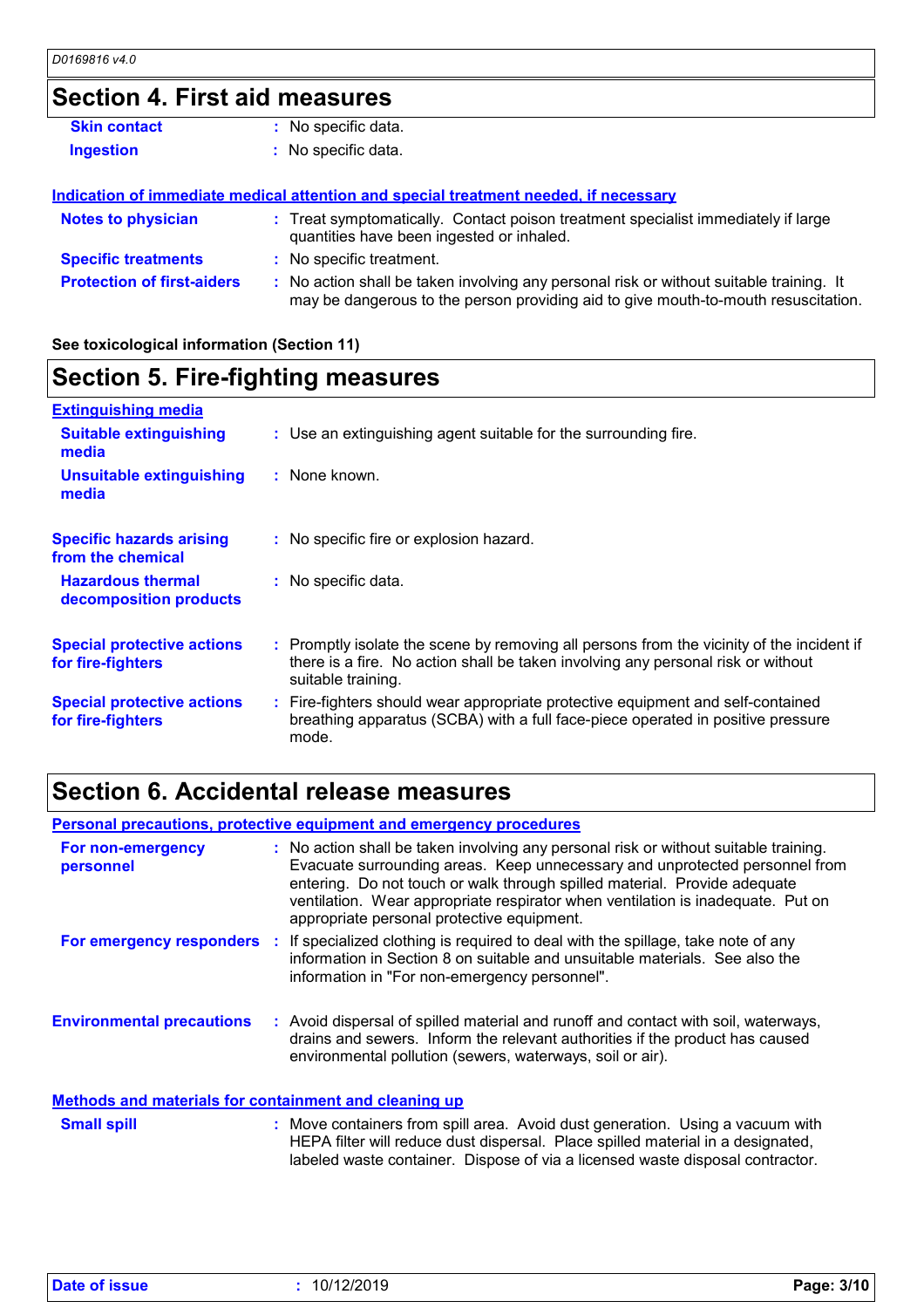### **Section 6. Accidental release measures**

| <b>Large spill</b> | : Move containers from spill area. Approach release from upwind. Prevent entry into<br>sewers, water courses, basements or confined areas. Avoid dust generation. Do<br>not dry sweep. Vacuum dust with equipment fitted with a HEPA filter and place in a<br>closed, labeled waste container. Dispose of via a licensed waste disposal<br>contractor. Note: see Section 1 for emergency contact information and Section 13<br>for waste disposal. |
|--------------------|----------------------------------------------------------------------------------------------------------------------------------------------------------------------------------------------------------------------------------------------------------------------------------------------------------------------------------------------------------------------------------------------------------------------------------------------------|
|--------------------|----------------------------------------------------------------------------------------------------------------------------------------------------------------------------------------------------------------------------------------------------------------------------------------------------------------------------------------------------------------------------------------------------------------------------------------------------|

**See Section 1 for emergency contact information.**

**See Section 8 for information on appropriate personal protective equipment.**

**See Section 13 for additional waste treatment information.**

### **Section 7. Handling and storage**

#### **Precautions for safe handling**

| <b>Protective measures</b>                                                | : Put on appropriate personal protective equipment (see Section 8). Do not ingest.<br>Avoid contact with eyes, skin and clothing. Keep in the original container or an<br>approved alternative made from a compatible material, kept tightly closed when not<br>in use. Empty containers retain product residue and can be hazardous. Do not<br>reuse container.                                                                                                                                                                                                                   |
|---------------------------------------------------------------------------|------------------------------------------------------------------------------------------------------------------------------------------------------------------------------------------------------------------------------------------------------------------------------------------------------------------------------------------------------------------------------------------------------------------------------------------------------------------------------------------------------------------------------------------------------------------------------------|
| <b>Advice on general</b><br>occupational hygiene                          | : Eating, drinking and smoking should be prohibited in areas where this material is<br>handled, stored and processed. Workers should wash hands and face before<br>eating, drinking and smoking. Remove contaminated clothing and protective<br>equipment before entering eating areas. See also Section 8 for additional<br>information on hygiene measures.                                                                                                                                                                                                                      |
| <b>Conditions for safe storage,</b><br>including any<br>incompatibilities | : Store in accordance with local regulations. Store in original container protected<br>from direct sunlight in a dry, cool and well-ventilated area, away from incompatible<br>materials (see Section 10) and food and drink. Keep container tightly closed and<br>sealed until ready for use. Containers that have been opened must be carefully<br>resealed and kept upright to prevent leakage. Do not store in unlabeled containers.<br>Use appropriate containment to avoid environmental contamination. See Section 10<br>for incompatible materials before handling or use. |

### **Section 8. Exposure controls and personal protection**

### **Control parameters**

#### **Australia**

#### **Occupational exposure limits**

| <b>Ingredient name</b> | <b>Exposure limits</b>                                                         |
|------------------------|--------------------------------------------------------------------------------|
| I sucrose              | Safe Work Australia (Australia, 4/2018).<br>TWA: 10 mg/m <sup>3</sup> 8 hours. |

#### **New Zealand**

**Occupational exposure limits : No exposure standard allocated.**

| <b>Ingredient name</b> | <b>Exposure limits</b>                                                                                                                                                       |
|------------------------|------------------------------------------------------------------------------------------------------------------------------------------------------------------------------|
| sucrose                | NZ HSWA 2015 (New Zealand, 11/2017).<br>WES-TWA: 10 mg/m <sup>3</sup> 8 hours. Form: The value for<br>inhalable dust containing no asbestos and less than 1%<br>free silica. |

| <b>Appropriate engineering</b><br><b>controls</b> | : Good general ventilation should be sufficient to control worker exposure to airborne<br>contaminants.                                                                                                                                                                                                                         |
|---------------------------------------------------|---------------------------------------------------------------------------------------------------------------------------------------------------------------------------------------------------------------------------------------------------------------------------------------------------------------------------------|
| <b>Environmental exposure</b><br><b>controls</b>  | : Emissions from ventilation or work process equipment should be checked to ensure<br>they comply with the requirements of environmental protection legislation. In some<br>cases, fume scrubbers, filters or engineering modifications to the process<br>equipment will be necessary to reduce emissions to acceptable levels. |

#### **Individual protection measures**

| <b>Date of issue</b> | 12/2019<br>10/1 | Page: 4/10 |
|----------------------|-----------------|------------|
|                      |                 |            |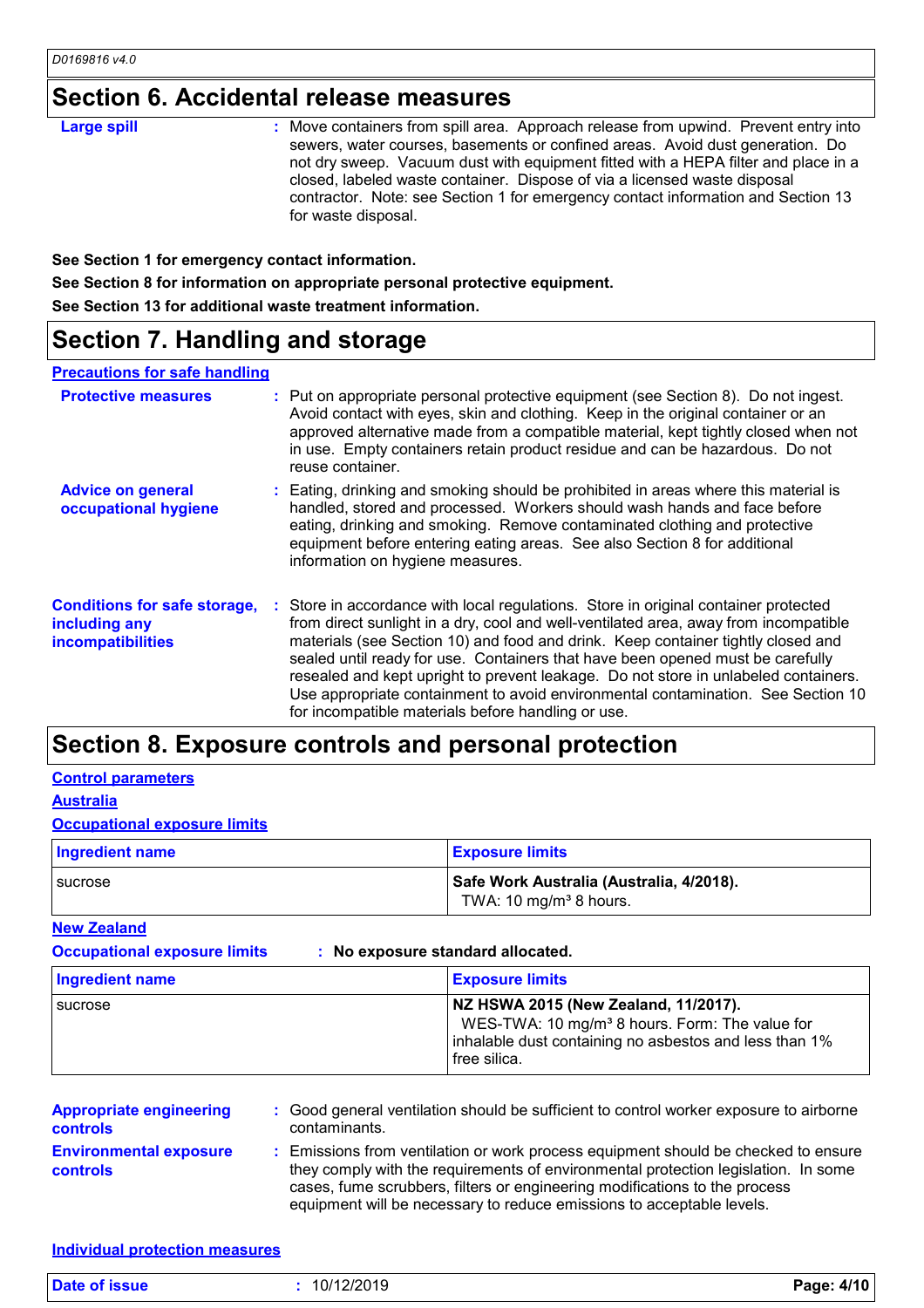# **Section 8. Exposure controls and personal protection**

| <b>Hygiene measures</b>       | Wash hands, forearms and face thoroughly after handling chemical products, before<br>eating, smoking and using the lavatory and at the end of the working period.<br>Appropriate techniques should be used to remove potentially contaminated clothing.<br>Wash contaminated clothing before reusing. Ensure that eyewash stations and<br>safety showers are close to the workstation location.                                                                                                                                                                                                                           |
|-------------------------------|---------------------------------------------------------------------------------------------------------------------------------------------------------------------------------------------------------------------------------------------------------------------------------------------------------------------------------------------------------------------------------------------------------------------------------------------------------------------------------------------------------------------------------------------------------------------------------------------------------------------------|
| <b>Eye/face protection</b>    | Safety eyewear complying with an approved standard should be used when a risk<br>assessment indicates this is necessary to avoid exposure to liquid splashes, mists,<br>gases or dusts. If contact is possible, the following protection should be worn,<br>unless the assessment indicates a higher degree of protection: chemical splash<br>goggles.                                                                                                                                                                                                                                                                    |
| <b>Skin protection</b>        |                                                                                                                                                                                                                                                                                                                                                                                                                                                                                                                                                                                                                           |
| <b>Hand protection</b>        | : Chemical-resistant, impervious gloves complying with an approved standard should<br>be worn at all times when handling chemical products if a risk assessment indicates<br>this is necessary. Considering the parameters specified by the glove manufacturer,<br>check during use that the gloves are still retaining their protective properties. It<br>should be noted that the time to breakthrough for any glove material may be<br>different for different glove manufacturers. In the case of mixtures, consisting of<br>several substances, the protection time of the gloves cannot be accurately<br>estimated. |
| <b>Body protection</b>        | : Personal protective equipment for the body should be selected based on the task<br>being performed and the risks involved and should be approved by a specialist<br>before handling this product.                                                                                                                                                                                                                                                                                                                                                                                                                       |
| <b>Other skin protection</b>  | : Appropriate footwear and any additional skin protection measures should be<br>selected based on the task being performed and the risks involved and should be<br>approved by a specialist before handling this product.                                                                                                                                                                                                                                                                                                                                                                                                 |
| <b>Respiratory protection</b> | Based on the hazard and potential for exposure, select a respirator that meets the<br>appropriate standard or certification. Respirators must be used according to a<br>respiratory protection program to ensure proper fitting, training, and other important<br>aspects of use.                                                                                                                                                                                                                                                                                                                                         |

# **Section 9. Physical and chemical properties**

| <b>Date of issue</b>                              | : 10/12/2019                                                                     | Page: 5/10 |
|---------------------------------------------------|----------------------------------------------------------------------------------|------------|
| <b>Viscosity</b>                                  | : Not available.                                                                 |            |
| <b>Decomposition temperature</b>                  | : Not available.                                                                 |            |
| <b>Auto-ignition temperature</b>                  | : Not available.                                                                 |            |
| <b>Partition coefficient: n-</b><br>octanol/water | : Not available.                                                                 |            |
| <b>Solubility in water</b>                        | : Not available.                                                                 |            |
| <b>Solubility</b>                                 | : Soluble in the following materials: cold water and hot water.                  |            |
| <b>Relative density</b>                           | : Not available.                                                                 |            |
| <b>Vapor density</b>                              | : Not available.                                                                 |            |
| <b>Vapor pressure</b>                             | $:$ Not available.                                                               |            |
| Lower and upper explosive<br>(flammable) limits   | : Not available.                                                                 |            |
| <b>Flammability (solid, gas)</b>                  | : Not available.                                                                 |            |
| <b>Evaporation rate</b>                           | : Not available.                                                                 |            |
| <b>Flash point</b>                                | : Not available.                                                                 |            |
| <b>Boiling point</b>                              | : Not available.                                                                 |            |
| <b>Melting point</b>                              | : Not available.                                                                 |            |
| pH                                                | : Not available.                                                                 |            |
| <b>Odor threshold</b>                             | : Not available.                                                                 |            |
| Odor                                              | : Not available.                                                                 |            |
| Color                                             | : White. [Light]                                                                 |            |
| <b>Physical state</b>                             | : Solid. [A white sugar coated, round tablet with an identifying logo in black.] |            |
| <b>Appearance</b>                                 |                                                                                  |            |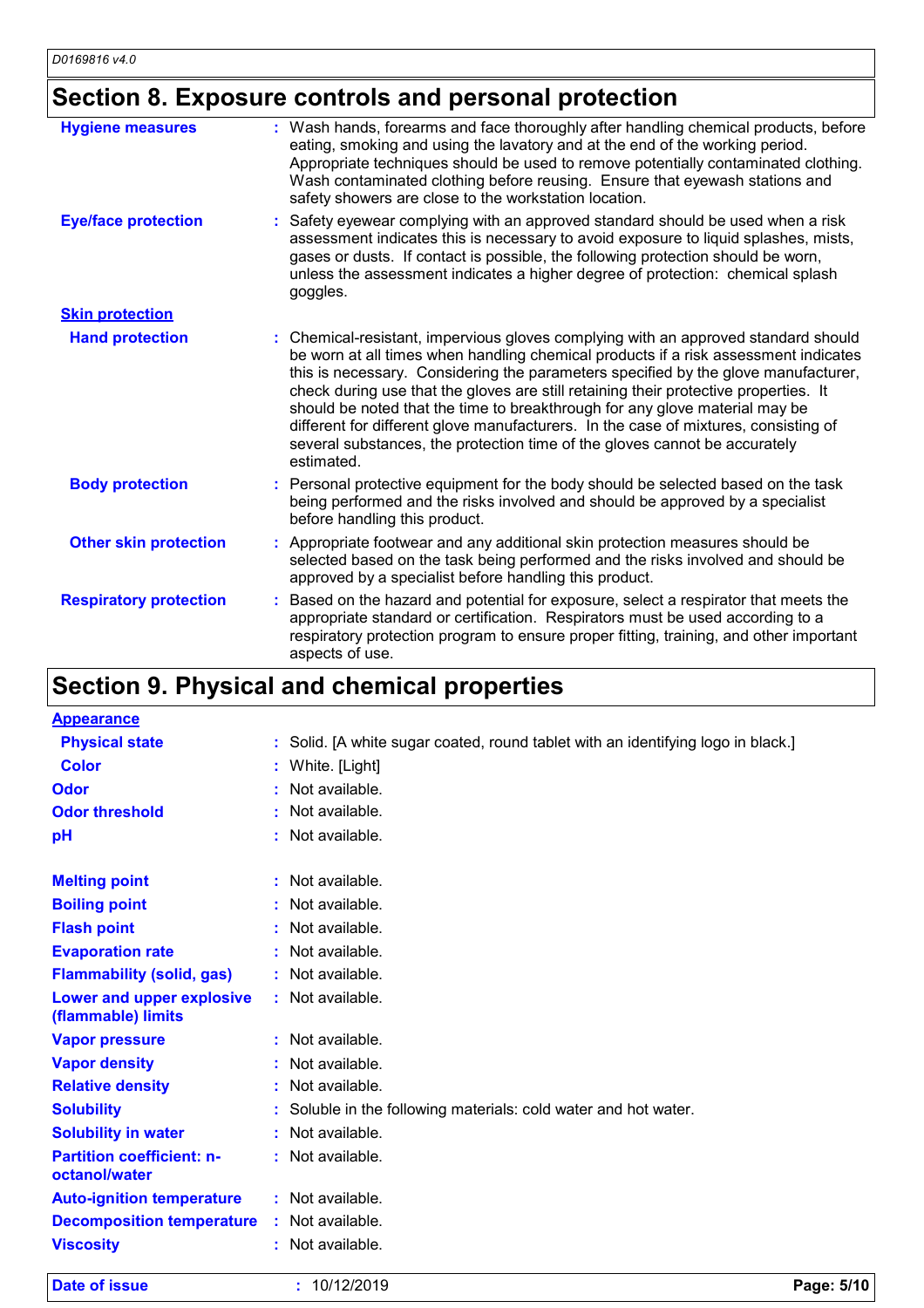### **Section 9. Physical and chemical properties**

**Flow time (ISO 2431) :** Not available.

### **Section 10. Stability and reactivity**

| <b>Hazardous decomposition</b><br>products   | : Under normal conditions of storage and use, hazardous decomposition products<br>should not be produced. |
|----------------------------------------------|-----------------------------------------------------------------------------------------------------------|
| <b>Incompatible materials</b>                | : No specific data.                                                                                       |
| <b>Conditions to avoid</b>                   | : No specific data.                                                                                       |
| <b>Possibility of hazardous</b><br>reactions | : Under normal conditions of storage and use, hazardous reactions will not occur.                         |
| <b>Chemical stability</b>                    | : The product is stable.                                                                                  |
| <b>Reactivity</b>                            | : No specific test data related to reactivity available for this product or its ingredients.              |

### **Section 11. Toxicological information**

### **Information on toxicological effects**

#### **Acute toxicity**

| <b>Product/ingredient name</b> | <b>Result</b> | <b>Species</b> | <b>Dose</b> | <b>Exposure</b> |
|--------------------------------|---------------|----------------|-------------|-----------------|
| ibuprofen                      | LD50 Oral     | Rat            | 636 mg/kg   |                 |
| <b>I</b> sucrose               | LD50 Oral     | Rat            | 29700 mg/kg |                 |

**Conclusion/Summary :** Based on available data, the classification criteria are not met.

#### **Irritation/Corrosion**

| <b>Product/ingredient name</b> | <b>Result</b>                                                       | <b>Species</b> | <b>Score</b> | <b>Exposure</b>                            | <b>Observation</b> |
|--------------------------------|---------------------------------------------------------------------|----------------|--------------|--------------------------------------------|--------------------|
| Talc                           | Skin - Mild irritant                                                | Human          |              | 72 hours 300<br>Micrograms<br>Intermittent | $\overline{a}$     |
| <b>Conclusion/Summary</b>      |                                                                     |                |              |                                            |                    |
| <b>Skin</b>                    | : Based on available data, the classification criteria are not met. |                |              |                                            |                    |
| <b>Eyes</b>                    | Based on Calculation Method: Causes serious eye irritation.         |                |              |                                            |                    |
| <b>Respiratory</b>             | : Based on available data, the classification criteria are not met. |                |              |                                            |                    |
| <b>Sensitization</b>           |                                                                     |                |              |                                            |                    |
| Not available.                 |                                                                     |                |              |                                            |                    |
| <b>Conclusion/Summary</b>      |                                                                     |                |              |                                            |                    |
| <b>Skin</b>                    | : Based on available data, the classification criteria are not met. |                |              |                                            |                    |
| <b>Respiratory</b>             | : Based on available data, the classification criteria are not met. |                |              |                                            |                    |
| <b>Mutagenicity</b>            |                                                                     |                |              |                                            |                    |
| Not available.                 |                                                                     |                |              |                                            |                    |
| <b>Conclusion/Summary</b>      | : Based on available data, the classification criteria are not met. |                |              |                                            |                    |
| <b>Carcinogenicity</b>         |                                                                     |                |              |                                            |                    |
| Not available.                 |                                                                     |                |              |                                            |                    |
| <b>Conclusion/Summary</b>      | : Based on available data, the classification criteria are not met. |                |              |                                            |                    |
| <b>Reproductive toxicity</b>   |                                                                     |                |              |                                            |                    |
| Not available.                 |                                                                     |                |              |                                            |                    |
|                                |                                                                     |                |              |                                            |                    |
| <b>Conclusion/Summary</b>      | : Based on available data, the classification criteria are not met. |                |              |                                            |                    |
| <b>Teratogenicity</b>          |                                                                     |                |              |                                            |                    |

|  | Date of issue | 10/12/2019 |  | Page: 6/10 |  |
|--|---------------|------------|--|------------|--|
|--|---------------|------------|--|------------|--|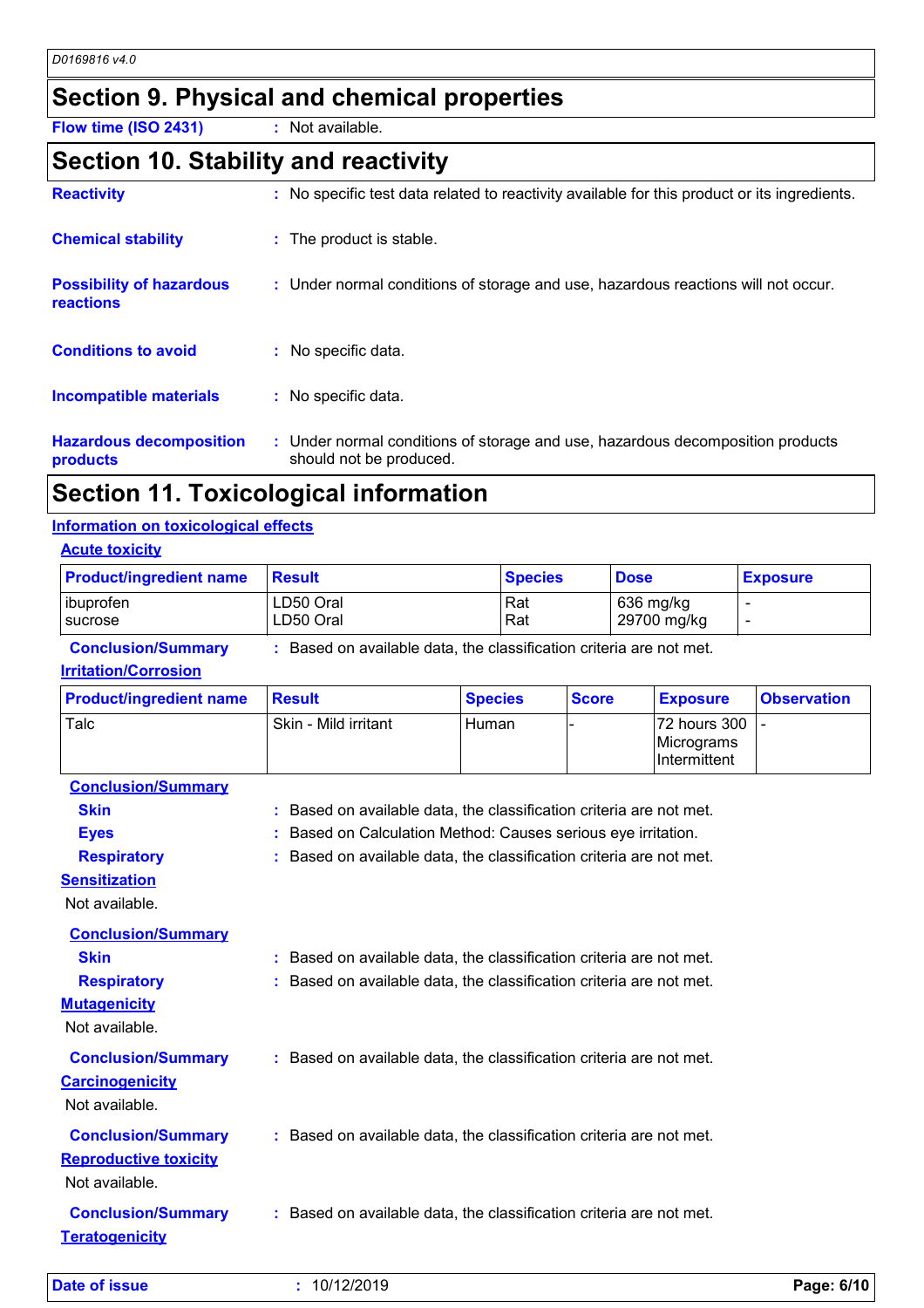# **Section 11. Toxicological information**

#### Not available.

**Conclusion/Summary :** Based on available data, the classification criteria are not met.

#### **Specific target organ toxicity (single exposure)**

| <b>Name</b>                                                                              |                                           | <b>Category</b>                                                   | <b>Route of</b><br>exposure | <b>Target organs</b>            |
|------------------------------------------------------------------------------------------|-------------------------------------------|-------------------------------------------------------------------|-----------------------------|---------------------------------|
| ibuprofen                                                                                |                                           | Category 3                                                        | Not applicable.             | Respiratory tract<br>irritation |
| <b>Specific target organ toxicity (repeated exposure)</b><br>Not available.              |                                           |                                                                   |                             |                                 |
| <b>Aspiration hazard</b><br>Not available.                                               |                                           |                                                                   |                             |                                 |
| <b>Information on the likely</b><br>routes of exposure                                   | : Not available.                          |                                                                   |                             |                                 |
| <b>Potential acute health effects</b>                                                    |                                           |                                                                   |                             |                                 |
| <b>Eye contact</b>                                                                       | : Causes serious eye irritation.          |                                                                   |                             |                                 |
| <b>Inhalation</b>                                                                        |                                           | : No known significant effects or critical hazards.               |                             |                                 |
| <b>Skin contact</b>                                                                      |                                           | : No known significant effects or critical hazards.               |                             |                                 |
| <b>Ingestion</b>                                                                         | : Harmful if swallowed.                   |                                                                   |                             |                                 |
| <b>Symptoms related to the physical, chemical and toxicological characteristics</b>      |                                           |                                                                   |                             |                                 |
| <b>Eye contact</b>                                                                       | pain or irritation<br>watering<br>redness | : Adverse symptoms may include the following:                     |                             |                                 |
| <b>Inhalation</b>                                                                        | : No specific data.                       |                                                                   |                             |                                 |
| <b>Skin contact</b>                                                                      | : No specific data.                       |                                                                   |                             |                                 |
| <b>Ingestion</b>                                                                         | : No specific data.                       |                                                                   |                             |                                 |
| Delayed and immediate effects and also chronic effects from short and long term exposure |                                           |                                                                   |                             |                                 |
| <b>Short term exposure</b>                                                               |                                           |                                                                   |                             |                                 |
| <b>Potential immediate</b><br>effects                                                    | : Not available.                          |                                                                   |                             |                                 |
| <b>Potential delayed effects</b>                                                         | : Not available.                          |                                                                   |                             |                                 |
| <b>Long term exposure</b>                                                                |                                           |                                                                   |                             |                                 |
| <b>Potential immediate</b><br>effects                                                    | Not available.                            |                                                                   |                             |                                 |
| <b>Potential delayed effects</b>                                                         | $:$ Not available.                        |                                                                   |                             |                                 |
| <b>Potential chronic health effects</b>                                                  |                                           |                                                                   |                             |                                 |
| Not available.                                                                           |                                           |                                                                   |                             |                                 |
| <b>Conclusion/Summary</b>                                                                |                                           | Based on available data, the classification criteria are not met. |                             |                                 |
| <b>General</b>                                                                           |                                           | : No known significant effects or critical hazards.               |                             |                                 |
| <b>Carcinogenicity</b>                                                                   |                                           | No known significant effects or critical hazards.                 |                             |                                 |
| <b>Mutagenicity</b>                                                                      |                                           | : No known significant effects or critical hazards.               |                             |                                 |
| <b>Teratogenicity</b>                                                                    |                                           | : No known significant effects or critical hazards.               |                             |                                 |
| <b>Developmental effects</b>                                                             |                                           | : No known significant effects or critical hazards.               |                             |                                 |
| <b>Fertility effects</b>                                                                 |                                           | : No known significant effects or critical hazards.               |                             |                                 |

#### **Numerical measures of toxicity**

| <b>Date of issue</b> | 2/2019<br>10/1 | Page: 7/10 |
|----------------------|----------------|------------|
|                      |                |            |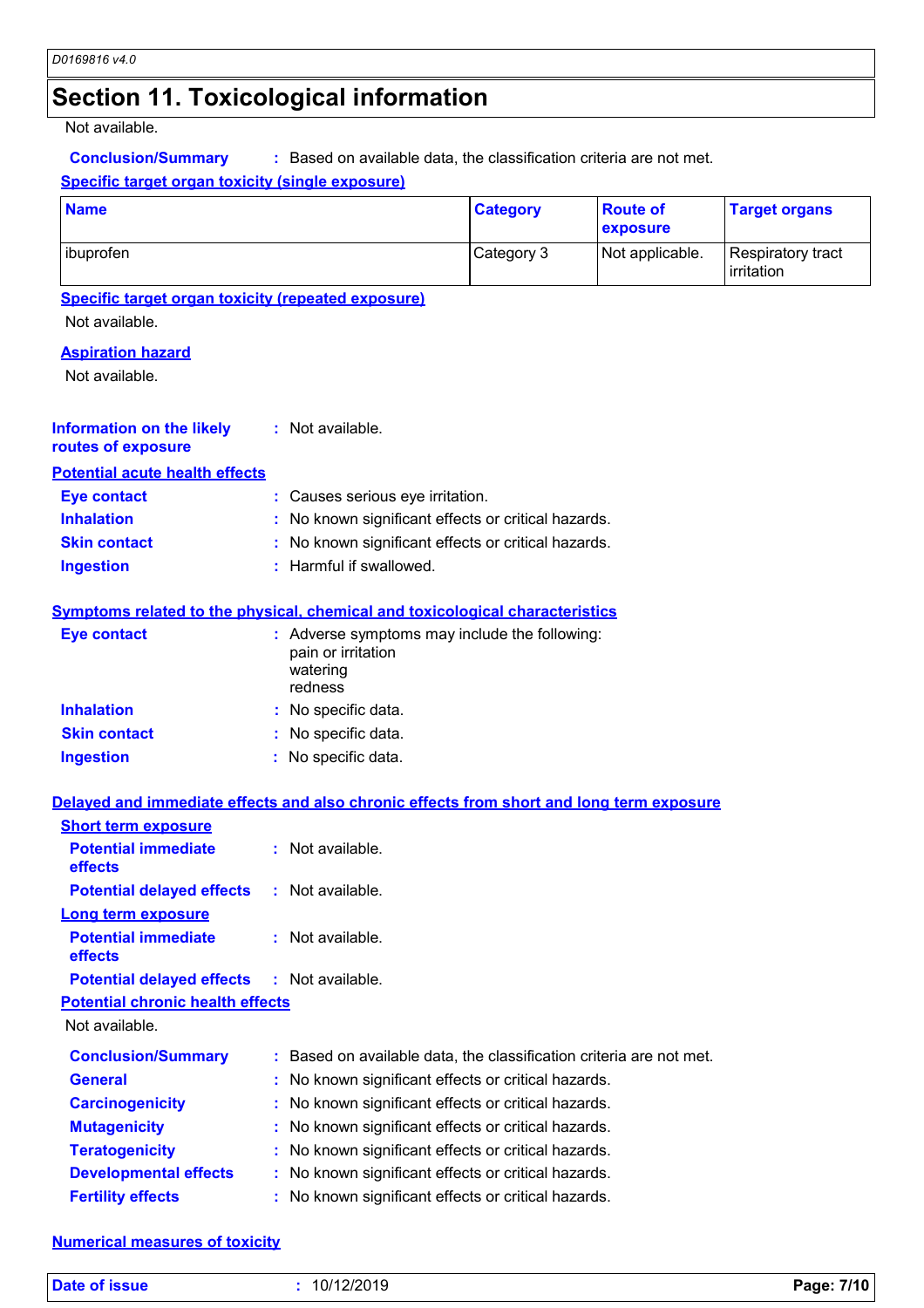### **Section 11. Toxicological information**

#### **Acute toxicity estimates**

| <b>Route</b> | <b>ATE value</b> |
|--------------|------------------|
| <b>Oral</b>  | 1404.59 mg/kg    |

# **Section 12. Ecological information**

#### **Toxicity** ibuprofen Acute EC50 72.6 mg/l Fresh water Crustaceans - Moina macrocopa 48 hours Acute EC50 34.1 mg/l Fresh water | Daphnia - Daphnia magna -Neonate 48 hours Acute IC50 77.19 mg/l Fresh water | Algae - Chlorella vulgaris -Exponential growth phase 72 hours Acute IC50 77.69 mg/l Fresh water | Algae - Chlorella vulgaris -Exponential growth phase 96 hours Acute LC50 >100 mg/l Fresh water Fish - Oryzias latipes - Larvae 96 hours Chronic NOEC 10 µg/l Fresh water | Algae - Pseudokirchneriella subcapitata 72 hours Chronic NOEC 1.23 mg/l Fresh water | Daphnia - Daphnia magna -**Neonate** 21 days Chronic NOEC 0.1 µg/l Fresh water Fish - Oryzias latipes - Embryo 132 days **Product/ingredient name** Result **Result Result Exposure Exposure**

### **Persistence and degradability**

Not available.

### **Bioaccumulative potential**

| <b>Product/ingredient name</b> | $\blacksquare$ Loq $\mathsf{P}_\mathsf{ow}$ | <b>BCF</b> | <b>Potential</b> |
|--------------------------------|---------------------------------------------|------------|------------------|
| ibuprofen                      | 3.87                                        |            | low              |
| I sucrose                      | <u>າ</u><br>. - ت                           |            | low              |

### **Mobility in soil**

**Soil/water partition coefficient (Koc)** 

**:** Not available.

**Other adverse effects :** No known significant effects or critical hazards.

### **Section 13. Disposal considerations**

The generation of waste should be avoided or minimized wherever possible. Disposal of this product, solutions and any by-products should at all times comply with the requirements of environmental protection and waste disposal legislation and any regional local authority requirements. Dispose of surplus and nonrecyclable products via a licensed waste disposal contractor. Waste should not be disposed of untreated to the sewer unless fully compliant with the requirements of all authorities with jurisdiction. Waste packaging should be recycled. Incineration or landfill should only be considered when recycling is not feasible. This material and its container must be disposed of in a safe way. Care should be taken when handling emptied containers that have not been cleaned or rinsed out. Empty containers or liners may retain some product residues. Avoid dispersal of spilled material and runoff and contact with soil, waterways, drains and sewers. **Disposal methods :**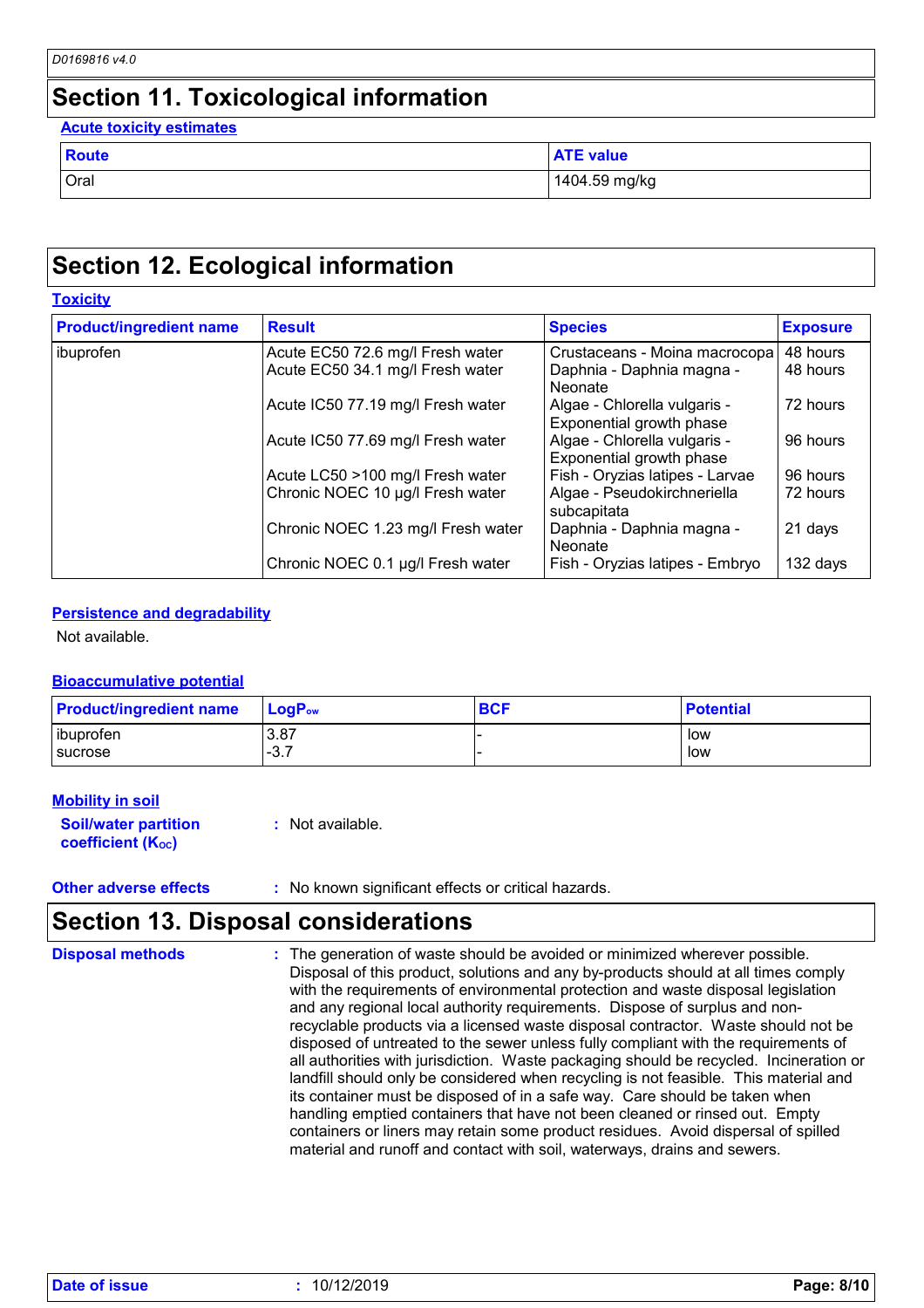# **Section 14. Transport information**

|                                      | <b>ADG</b>               | <b>ADR/RID</b> | <b>IMDG</b>    | <b>IATA</b>    |
|--------------------------------------|--------------------------|----------------|----------------|----------------|
| <b>UN number</b>                     | Not regulated.           | Not regulated. | Not regulated. | Not regulated. |
| <b>UN proper</b><br>shipping name    | $\overline{\phantom{0}}$ |                |                |                |
| <b>Transport hazard</b><br>class(es) | $\overline{\phantom{0}}$ |                |                | $\blacksquare$ |
| <b>Packing group</b>                 | $\overline{\phantom{a}}$ |                |                |                |
| <b>Environmental</b><br>hazards      | No.                      | No.            | No.            | No.            |

**Special precautions for user Transport within user's premises:** always transport in closed containers that are **:** upright and secure. Ensure that persons transporting the product know what to do in the event of an accident or spillage.

**Transport in bulk according to Annex II of MARPOL and the IBC Code :** Not available.

### **Section 15. Regulatory information**

### **Standard Uniform Schedule of Medicine and Poisons**

Not scheduled

### **Model Work Health and Safety Regulations - Scheduled Substances**

No listed substance

| <b>Australia inventory (AICS)</b>                           | : All components are listed or exempted. |
|-------------------------------------------------------------|------------------------------------------|
| <b>New Zealand Inventory of</b><br><b>Chemicals (NZIoC)</b> | : All components are listed or exempted. |
| <b>HSNO Group Standard</b>                                  | : Medicinal Product                      |
| <b>HSNO Approval Number</b>                                 | $:$ HSR100425                            |
| <b>Approved Handler</b><br><b>Requirement</b>               | : No.                                    |
| <b>Tracking Requirement</b>                                 | : No.                                    |

# **Section 16. Any other relevant information**

| <b>Key to abbreviations</b>                        | : ADG = Australian Dangerous Goods<br>ATE = Acute Toxicity Estimate<br>BCF = Bioconcentration Factor<br>GHS = Globally Harmonized System of Classification and Labelling of Chemicals<br>IATA = International Air Transport Association<br>IBC = Intermediate Bulk Container<br><b>IMDG = International Maritime Dangerous Goods</b><br>LogPow = logarithm of the octanol/water partition coefficient<br>MARPOL = International Convention for the Prevention of Pollution From Ships,<br>1973 as modified by the Protocol of 1978. ("Marpol" = marine pollution)<br>NOHSC = National Occupational Health and Safety Commission<br>SUSMP = Standard Uniform Schedule of Medicine and Poisons<br>$UN = United Nations$ |
|----------------------------------------------------|-----------------------------------------------------------------------------------------------------------------------------------------------------------------------------------------------------------------------------------------------------------------------------------------------------------------------------------------------------------------------------------------------------------------------------------------------------------------------------------------------------------------------------------------------------------------------------------------------------------------------------------------------------------------------------------------------------------------------|
| Date of issue / Date of<br>revision                | : 10/12/2019                                                                                                                                                                                                                                                                                                                                                                                                                                                                                                                                                                                                                                                                                                          |
| <b>Version</b>                                     | : 4.0                                                                                                                                                                                                                                                                                                                                                                                                                                                                                                                                                                                                                                                                                                                 |
| <b>Procedure used to derive the classification</b> |                                                                                                                                                                                                                                                                                                                                                                                                                                                                                                                                                                                                                                                                                                                       |
| <b>Date of issue</b>                               | : 10/12/2019<br>Page: 9/10                                                                                                                                                                                                                                                                                                                                                                                                                                                                                                                                                                                                                                                                                            |